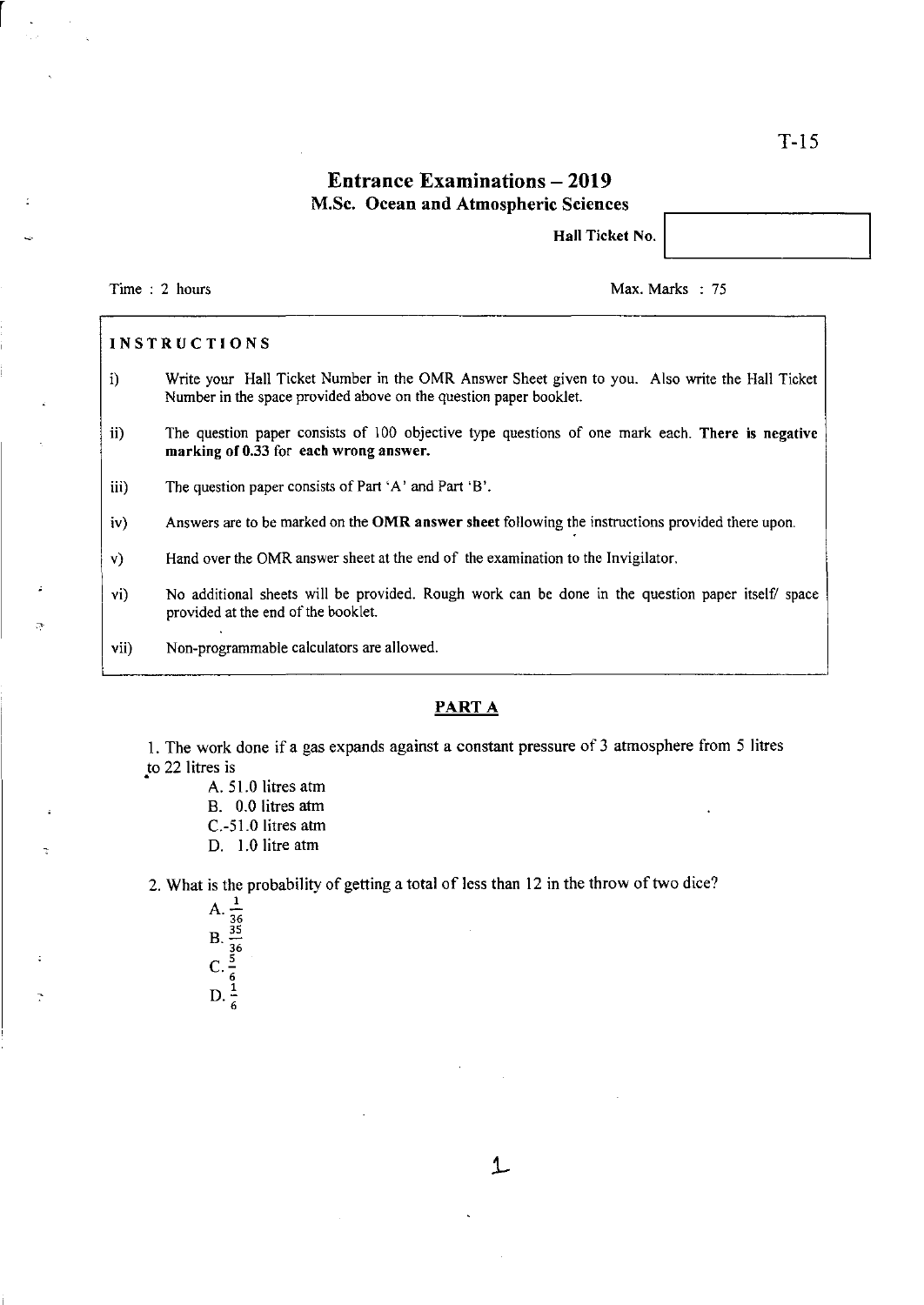3. The weight of a water bed is  $1.18 \times 10^4$  N. When it, with its lower cross-section of 4.00m<sup>2</sup> rests on the floor, the pressure exerted on the floor is  $2.95 \times 10^3$  Pa. When the bed instead lies on its side with area of 0.4  $m^2$ , the pressure will be

7 - 15

A.  $2.95 \times 10^3$  Pa B. 2.95xlO' Pa C.  $1.45 \times 10^4$  Pa D.  $2.95 \times 10^2$  Pa

4. Which of the following is not a thermodynamic state function

A. Internal Energy

B. Heat

C. Volume

D. Enthalpy

5. The mean and variance of 7 observations are 8 and 16, respectively. If 5 of the observations are 2, 4, 10, 12, 14, then the remaining observations are

A. o and 16

B.6and16

C. 6 and 8

D. 8 and 16

6. Earth's lower atmosphere is a good

A. absorber of infrared radiation

B. absorber of visible radiation

C. Both A and B

D. None of the above

7. The half-life time for the decomposition of a substance dissolved in  $CCl<sub>4</sub>$  is 2.5 hours at 30°C. How much of the substance will be left after 10 hours if the total weight of the substance is 160 gm?

A. 160 gm B.10gm C. 80 gm D. 1 gm

8. Three coins are tossed together. Probability of getting at least two heads

 $A. \frac{1}{2}$  $B.$ 6  $C.7$  $D.7 = 8$ 

9. The number of 75W bulbs that can be operated in a circuit with a current of 20.0 A and operating voltage of 120 V is

A.32 B. 75 C.6 D. I

^\_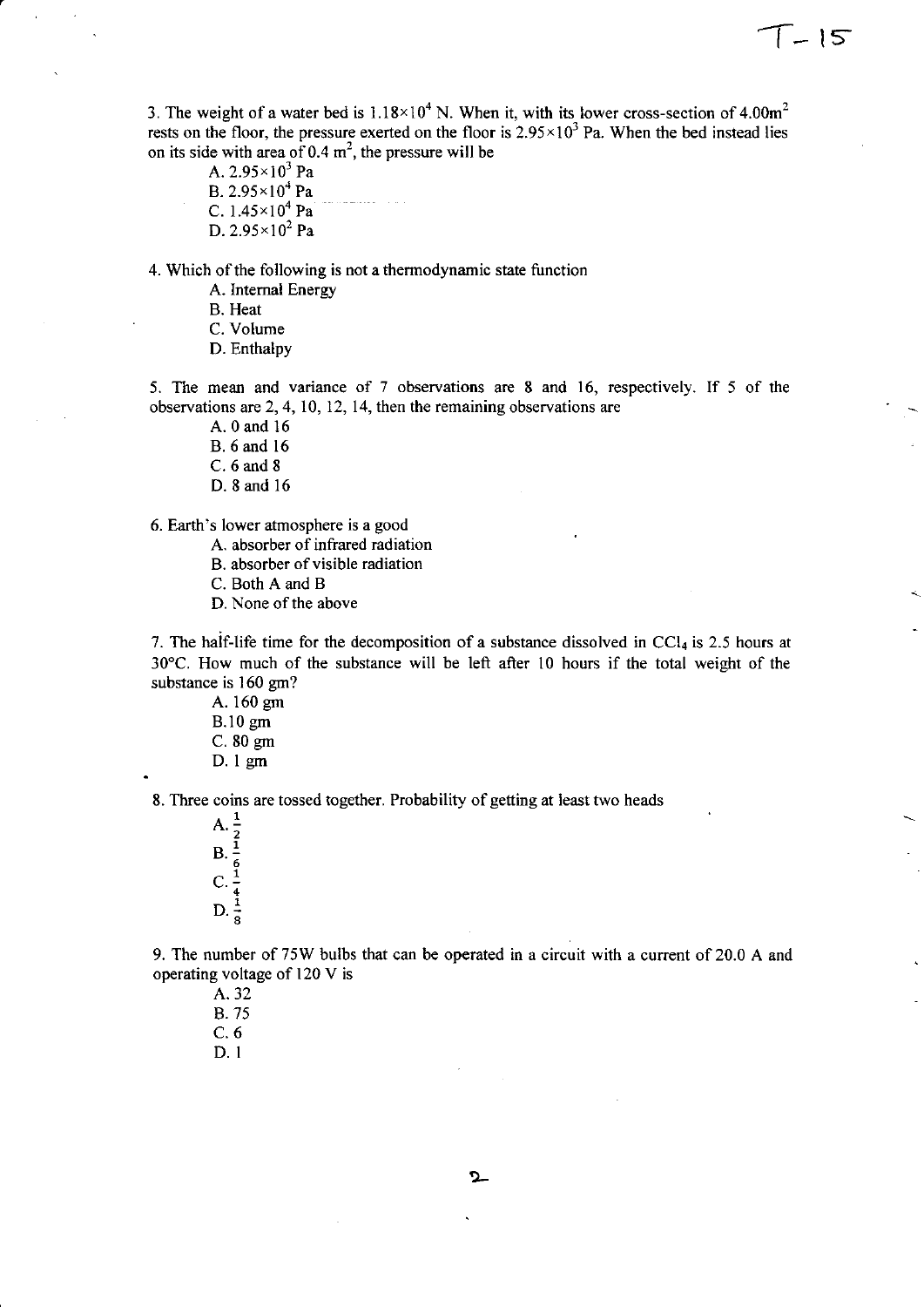10. Predict the reaction of I N sulphuric acid with the following metals: a) Copper b) Lead c) Iron. Given that  $E^{\circ} Cu^{2+}$ ,  $Cu = 0.34$  volt;  $E^{\circ} Pb^{2+}$ ,  $Pb = -0.13$  volt;  $E^{\circ} Fe^{2+}$ ,  $Fe = -0.44$  volt.

 $\lceil -|\mathcal{S}|\rceil$ 

A. not possible; possible; possible

- B. all three reactions are not possible
- C. possible; not possible; possible
- D. all three reactions are possible

11. If 
$$
\cos p\theta = \cos q\theta
$$
,  $p \neq q$ ,  $n \in \mathbb{Z}$  then

A. 
$$
\theta = 2n\pi
$$
  
\nB.  $\theta = \frac{2n\pi}{p+q}$   
\nC.  $\theta = \frac{2n\pi}{p-q}$   
\nD.  $\theta = \frac{2n\pi}{p+q}$ 

12. In a lightning strike, there is rapid movement of negative charge from cloud to ground. The lightning strike is deflected by earth's magnetic field is

A. upward B. downward C. all directions

D. westward

13. The phase rule states that

A.  $P + F = C + 2$  $B. P + F = C - 2$  $C. P + C = F + 2$  $D. P + C = F - 2$ 

14. The value of  $\sum_{i=0}^{n} \sum_{j=1}^{n} {}^{n}C_{j} {}^{j}C_{i}$ ,  $i \leq j$  is

A.  $1^n-1$ B.  $2^n - 1$  $C. 3<sup>n</sup> - 1$ D.  $4^n-1$ 

IS. An engine with a Carnot efficiency of 30% expels its gases into atmosphere at 300 K temperature. After the combustion, the temperature in its cylinder will be

A. 90 K B. 299 K C. 429 K D.390K

16. When large number of gases are dissolved in a given liquid at the same time, the law that states that amount of a gas dissolved in the liquid at constant temperature is proportional to its partial pressure is

- A. Charles' Law
- B. Henry's Law

C. Raoult's Law

D. Graham's Law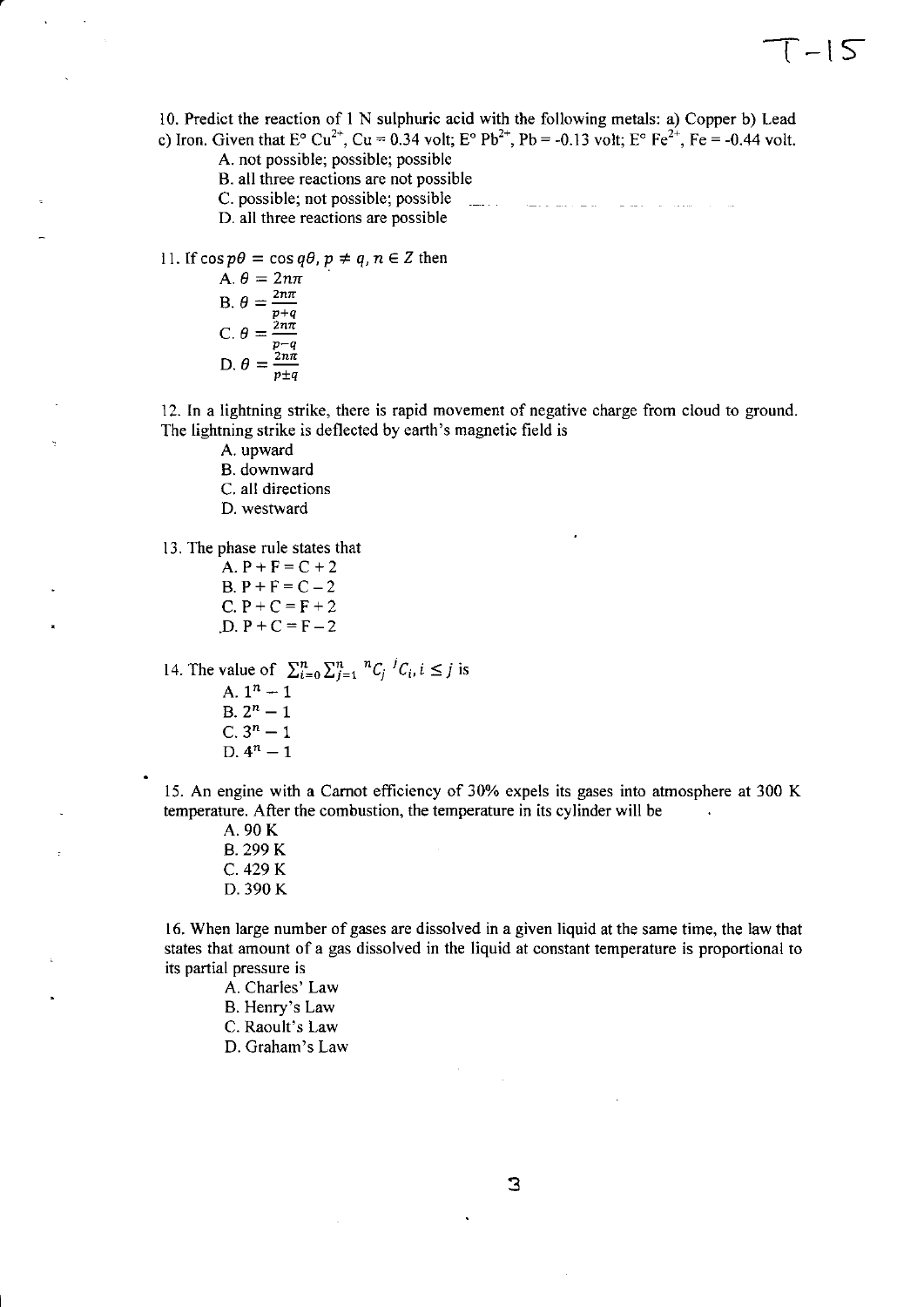- 17.  $\int x^x(1 + \log x)dx =$ A.  $x^x(1 + \log x) + c$ B.  $x^x + c$ C.  $e^{x^x} + c$ D. None of these
- 18. The entropy change  $\Delta S$  of a system that undergoes a reversible adiabatic process will  $A. > 0$ 
	- $B. < 0$
	- $C. = 0$
	- D. insufficient data
- 19. According to the Debye-Huckel theory, the speed of an ion in an electric field is
	- A. increased
	- B. uninfluenced
	- C. becomes zero
	- D. decreased

20. The area bounded by the curves  $y = x^2$  and  $x = y^2$  is equal to

A.  $\frac{1}{3}$  $B. \frac{1}{4}$  $C. \frac{3}{4}$  $D_{\cdot \frac{1}{3}}$ 

21. If 100 J of heat energy is concurrently supplied to three Ikg samples of iron, glass and water, all at 10°C, these can be ranked from lowest to highest temperatures as

- A. water, glass, iron
- B. iron, water, glass
- C. glass, water, iron
- D. water, iron, glass

22. The correct order for the first ionization potential  $(IE<sub>1</sub>)$  of the elements Chlorine, • Oxygen, Nitrogen, Fluorine, and Neon is

> A.  $Ne < F < Cl < O < N$ B.  $Cl < O < N < F < Ne$ C.  $Cl < O < Ne < F < N$ D.  $N < F < C1 < Ne < O$

23. The derivative of  $f(x) = \sin(\sin x^2)$  at  $x = \sqrt{\frac{\pi}{2}}$  is

A. $\pi$  $B - 1$ C.I D.O

4-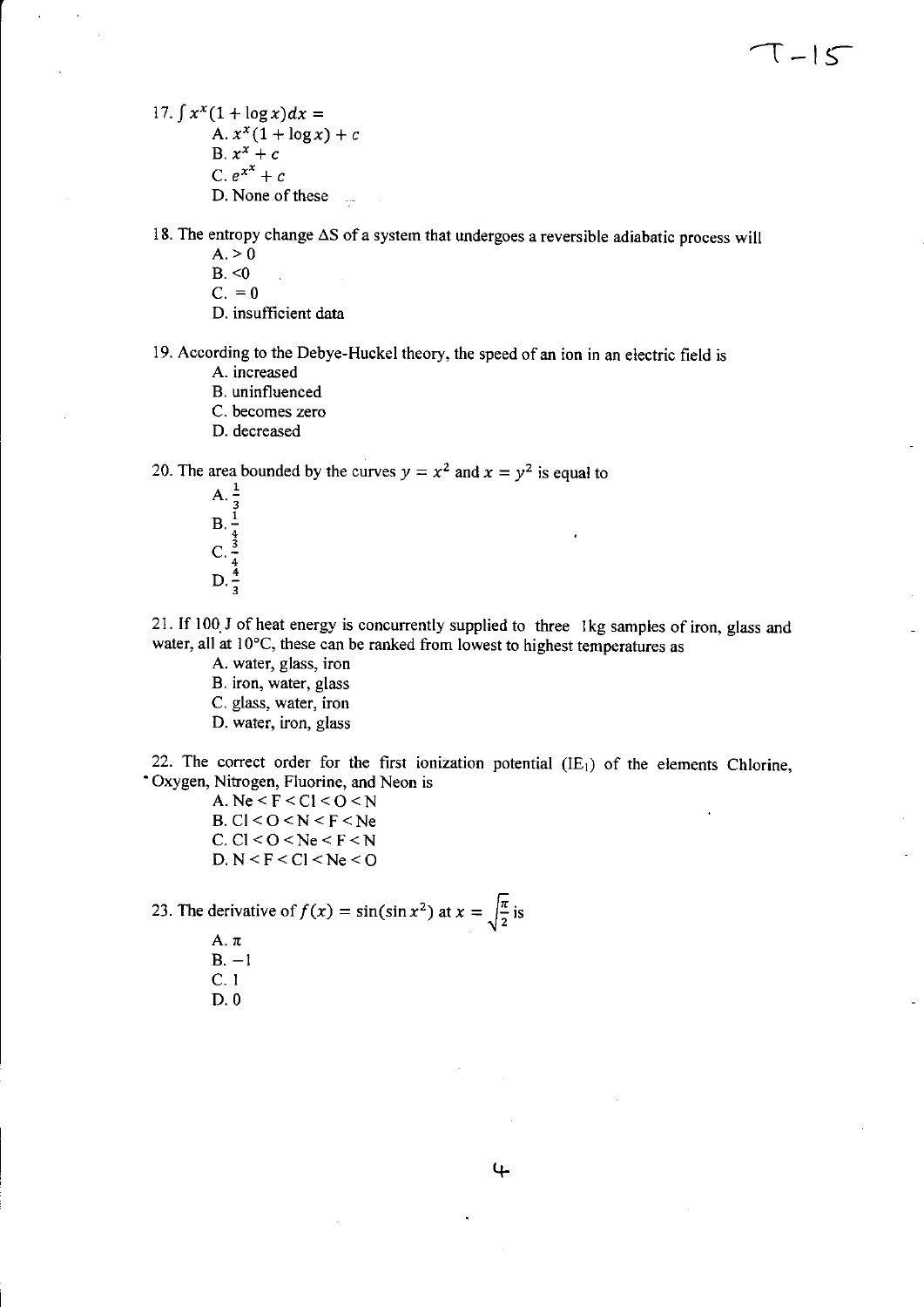24. A biconvex lens has radii of curvature of 20 cm each. If the refractive index of its material is 1.5, the focus length is

A. 10 cm B. 40 cm

r

C. 30 cm

D. 20 cm

25. Which of the following relates to the photons both as wave motion and as stream of particles.

- A.  $E = mc^2$
- B. Interference
- C. Diffraction

D.  $E = h\nu$ 

#### **PART B**

26. The determinant of the matrix  $A = \begin{bmatrix} 1^3 \end{bmatrix}$ 15

- A.5!
- B.3!
- C.6!
- D.2!

27. Consider the two statements:

(i) Line spectra contains information about atoms

(ii) Band spectra contains information about molecules

A. Both (i) and (ii) are wrong

- B. Both (i) and (ii) are correct
- C. Only (i) is correct
- D. Only (ii) is correct.

"28. Which of the following does not characterise X-rays

A. The radiation can ionise gases

B. It causes ZnS to fluorescence

C. Deflected by electric and magnetic fields

D. Have wavelength shorter than UV rays

29. If the standard deviation (S.D.) of the data  $x_1, x_2, x_3, \ldots, x_n$  is  $\sigma$ , then S.D. of the data  $x_1$  +  $a, x_2 + a, x_3 + a, \ldots, x_n + a$  is:

- A.  $\sigma$  + a
- $B. a\sigma$
- $C. \sigma a$
- $D. \sigma$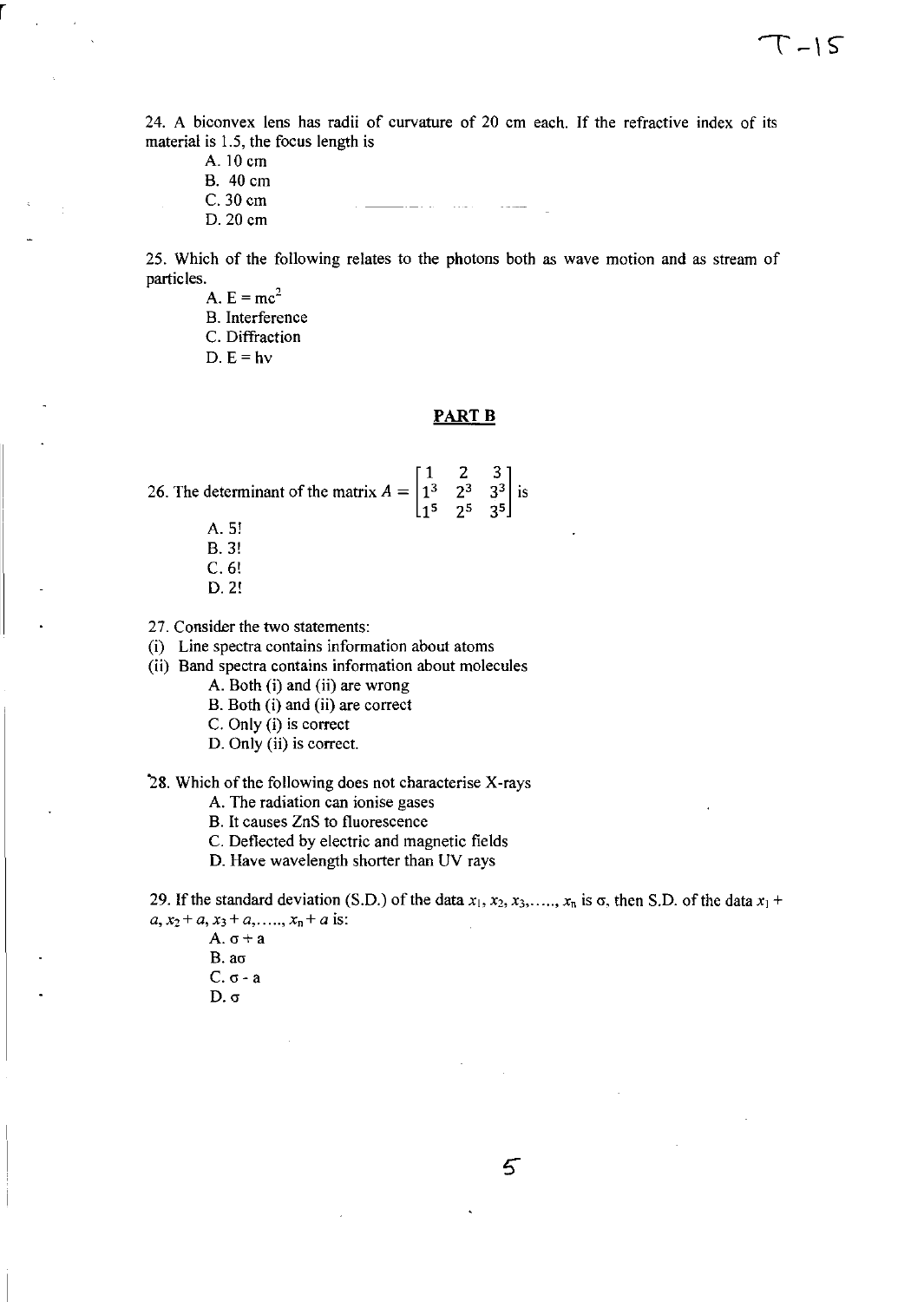30. In a Yong's double slit experiment, the separation between slits is 0.10 mm., the wave length of light used is 600 nm, and the interference pattern observed is on a screen 1 m away. The separation between the successive bright fringes is

 $T-1$  $<$ 

A.6mm

r

- B. 60 em
- C. 0.6 mm
- D.60mm

31. The wavelength of a spectral line for an electronic transition is inversely related to

- A. The number of electrons undergoing the transitions
- B. The nuclear charge of the atom
- C. The difference in the energy of the energy levels involved in the transition
- D. The velocity of the electron undergoing the transition

32. The mean deviation about mean for the following data is  $x_i | 3 | 5 | 7 | 9 | 11 | 13$ 

- *X<sub>i</sub>* | 6 | 8 | 15 | 25 | 8 | 4 A.2.09
	- B.8
	- C. 8.09
	- D.2

33. Which of the following statements is not always valid?

A. Curl of a gradient is zero

B. Gradient of a curl is zero

C. Divergence of curl is zero

D.  $\nabla$ .  $fg = g$ .  $\nabla f + f$ .  $\nabla(g)$ , where both f and are scalar fields

34. The longest mean free path stands for

- A. N2  $B. H<sub>2</sub>$
- $C. O<sub>2</sub>$
- $D.$  Cl<sub>2</sub>

<sup>•</sup>35. The probability distribution of X is

 $\begin{array}{|c|c|c|c|c|c|}\hline X & 0 & 1 & 2 & 3 \\ \hline P(X) & 0.2 & k & k & 2k \\ \hline \end{array}$ A. Value of *k* is 0.25 B. Value of *k* is 0.20 C. Value of *k* is 0.50 D. Value of  $k$  is 0.10

36. If the earth stops rotating, the apparent value of the acceleration due to gravity on its surface will

A. increase everywhere

B. decrease everywhere

C. increase at some places and remain the same at some other places

D. remain the same everywhere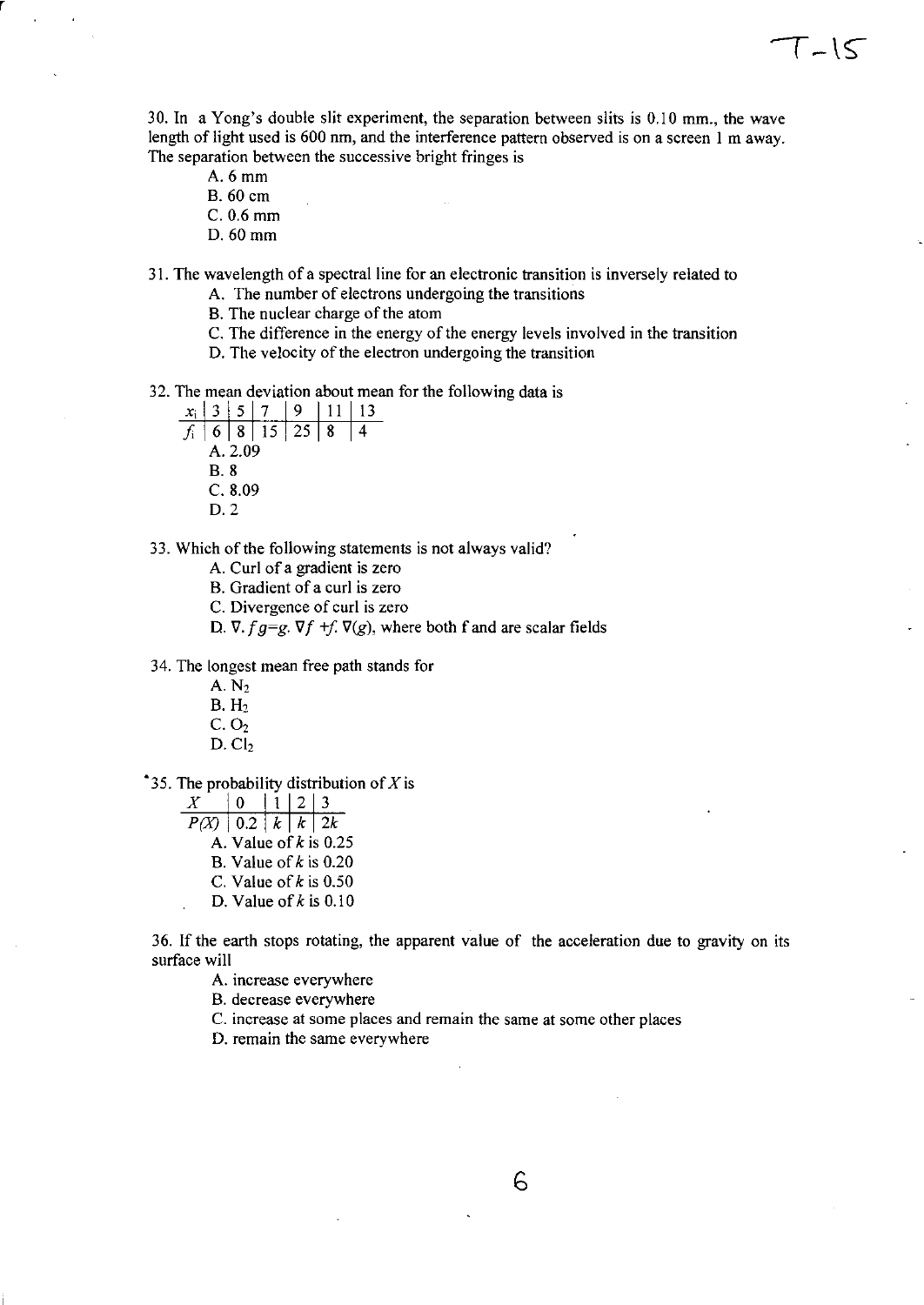37. Hydrogen bonding is maximum in

- A. Ethanol
- B. Diethylether
- C. Ethyl chloride
- D. Triethylamine

38. If  $f(x)$  is an increasing function and  $g(x)$  is a decresing function such that  $g(f(x))$  exist, then

 $T - 15$ 

- A.  $g(f(x))$  is an increasing function
- B.  $g(f(x))$  is a decreasing function
- C. nothing can be said
- D.  $g(f(x))$  is a constant function

39. Which of the following is correct for an elastic collision?

- A. the initial kinetic energy is equal to the final kinetic energy
- B. the initial kinetic energy is more than the final kinetic energy
- C. the initial kinetic energy first increases and then decreases
- D. all of the above are possible

40. The valency of Cr in the complex  $[Cr(H<sub>2</sub>O)<sub>4</sub>Cl<sub>2</sub>]<sup>+</sup>$  is

- A.3 B.l C.6
- D.5

41. If  $\vec{u} = \vec{a} - \vec{b}$ ,  $\vec{v} = \vec{a} + \vec{b}$  and  $|\vec{a}| = |\vec{b}| = 2$ , then  $|\vec{u} \times \vec{v}|$  is

A. 
$$
2\sqrt{16 - (\vec{a} \cdot \vec{b})^2}
$$
  
\nB.  $2\sqrt{4 - (\vec{a} \cdot \vec{b})^2}$   
\nC.  $\sqrt{16 - (\vec{a} \cdot \vec{b})^2}$   
\nD.  $\sqrt{4 - (\vec{a} \cdot \vec{b})^2}$ 

- 42. A particle moves in a circular path with a continuously increasing speed. Its motion is
	- A. Simple harmonic

B. Periodic

- C. Oscillatory
- D. None of the above
- 43. Which of the following is a hard base according to the Lewis theory of hard and soft acids and bases
	- A.<sub>I</sub>
	- $B.H^+$
	- $C. SO<sub>3</sub>$
	- D.OR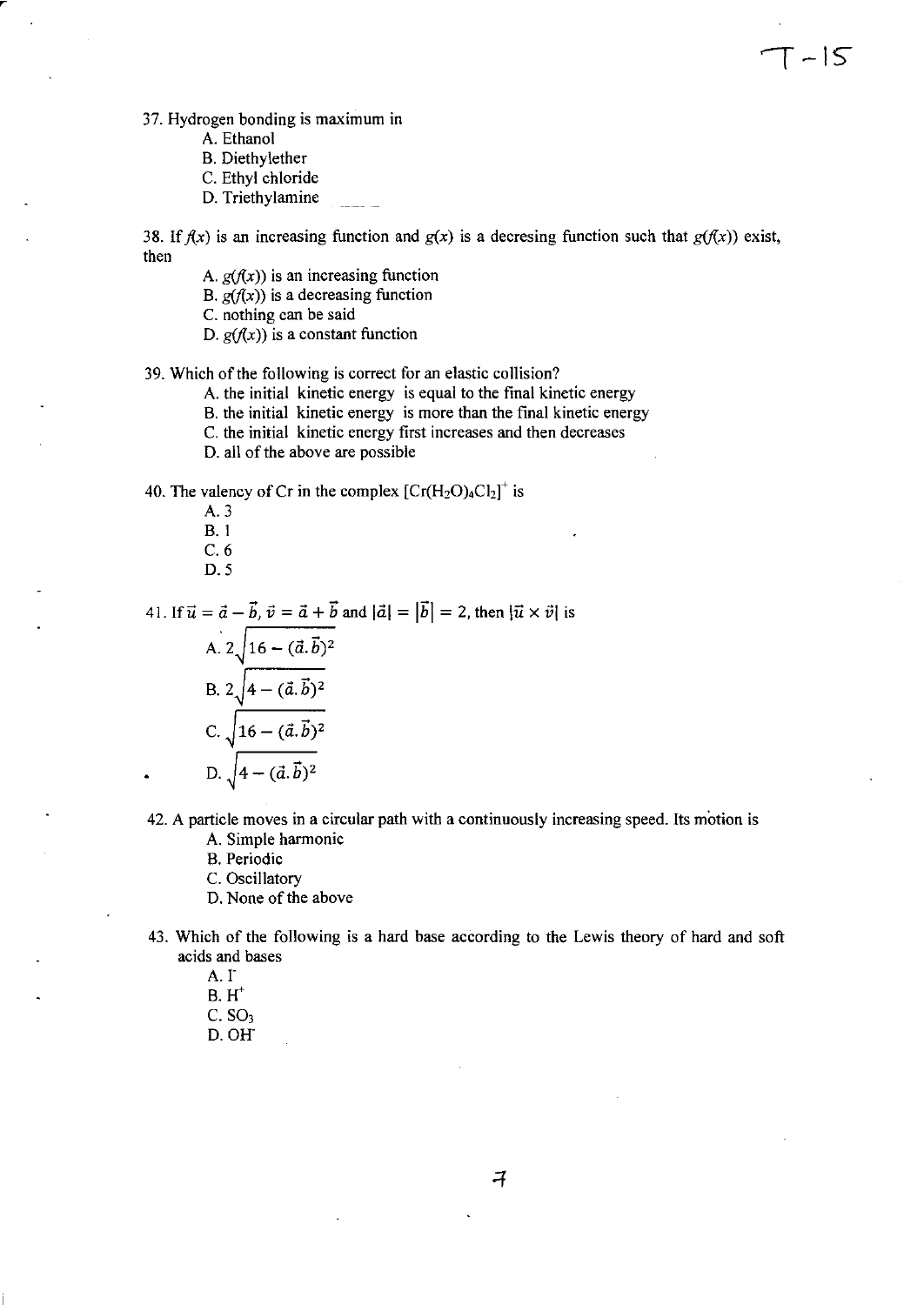44. If 
$$
A = \begin{bmatrix} 1 & -1 & 0 \\ -1 & 1 & 1 \\ 0 & 1 & 1 \end{bmatrix}
$$
, then  $A^{-1} + A^2 = A$ .   
\nA.  $3A + I$   
\nB.  $3A - I$   
\nC.  $-3A + I$   
\nD.  $3I$ 

45. As the speed of a particle increases, its rest mass

A. increases

r

B. decreases

C. remains the same

D. changes

46. In which of the following forms, is iron present in haemoglobin?

A.  $Fe^{3+}$ 

B.  $Fe^{2+}$ 

C. Fe

D. All of the above

47. If  $z = 1 + i$ , then the argument of  $z^2 e^{z-i}$  is

A.  $\frac{\pi}{2}$ B.  $\frac{n}{6}$ <br>C.  $\frac{n}{3}$  $D. \frac{\pi}{4}$ 

48. If a constant force acts on a particle, its acceleration will

A. remains constant

B. gradually decreases

C. gradually increases

D. none of them

49. Which one of the following is most basic?

A. NH3

B. (CH3)2NH C.  $(C_6H_5)_3N$ D.  $C_6H_5$  CH<sub>2</sub>NH<sub>2</sub>

50. If number of students appeared in entrance exam increased from 1000 to 4000 in last 3 years. What was the average percentage increase per year?

A.53.2% B. 100% C.47.5% 0.58.7%

8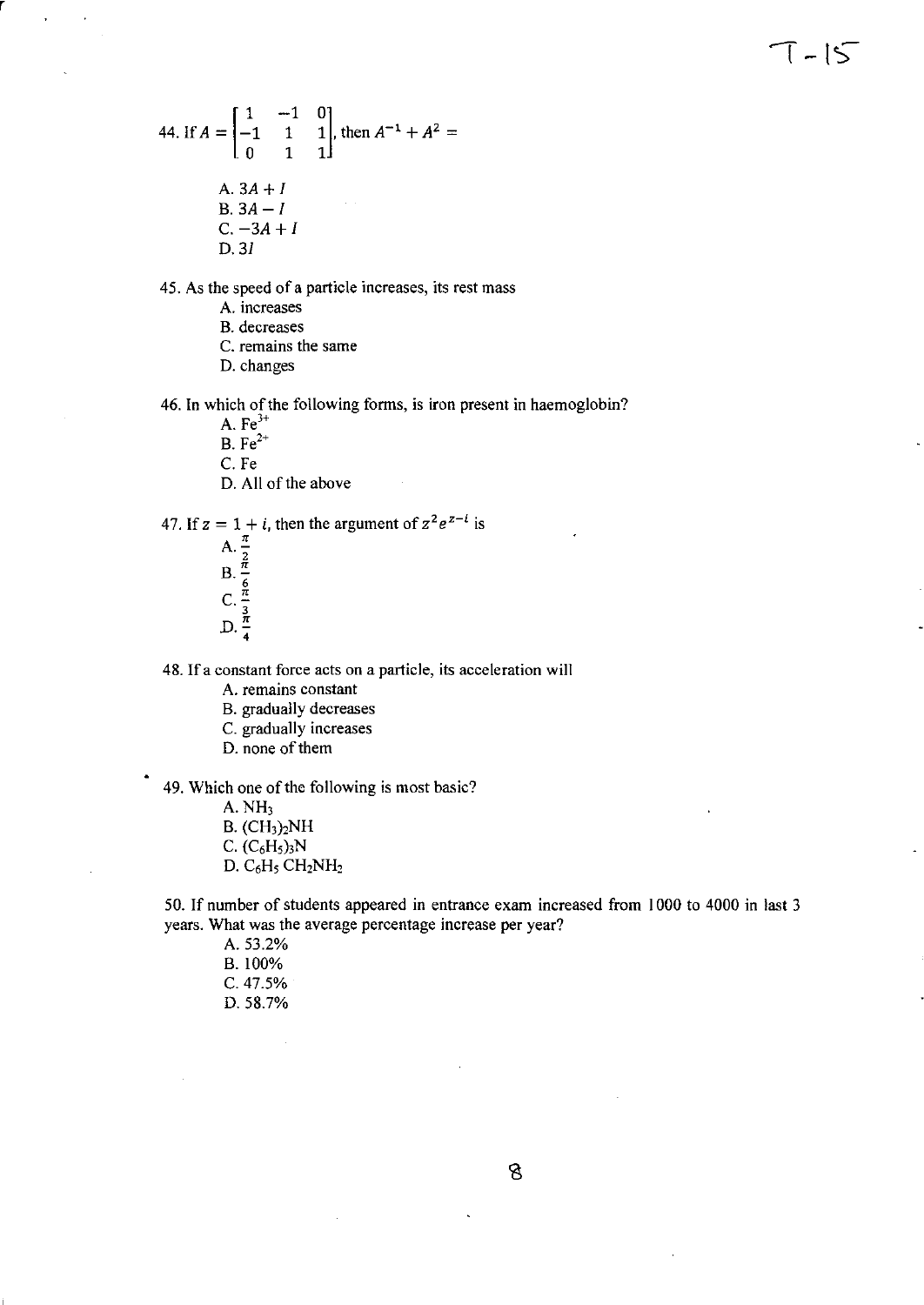51. The mass number of a nucleus is equal to

A. the number of neutrons in the nucleus

- B. the number of protons in the nucleus
- C. the number of nucleons in the nucleus
- D. none of them

52. Which of the following does not exhibit aromaticity

- A. Pyrrole
- B. Furan
- C. Pyrrolidine
- D. Thiophene

53. If  $f(x)$  is a 3<sup>rd</sup> order polynomial function  $f: R \to R$  such that  $f(2x) = f'(x) \cdot f''(x)$ , then the value of  $f(3)$  is

 $T-15$ 

A.4

- B.12
- C. 15
- D.18

54. In a radioactive decay, neither the atomic number nor the mass number changes. Which of the following particles is emitted in the decay?

- A. proton
- B. neutron
- C. electron
- D. photon
- 55. The rate constant for a certain first order reaction is  $1x10^{-5}$  sec<sup>-1</sup>. The time taken for the completion of 20% of the reaction is
	- A. 42.815 sec
	- B. 2.2316 sec
	- C. 9.4523 sec
	- D. 1.1852 sec
- 56. If  $\int_0^{\pi} xf(\sin x)dx = A \int_0^{\frac{\pi}{2}} f(\sin x)dx$ , then *A* is A.O

 $B. 2\pi$ 

 $C.\pi$ 

- D. none of the above
- 57. Planck constant has the same dimensions as
	- A. force  $\times$  time
	- B. force  $\times$  distance
	- C. force  $\times$  speed
	- D. force  $\times$  distance  $\times$  time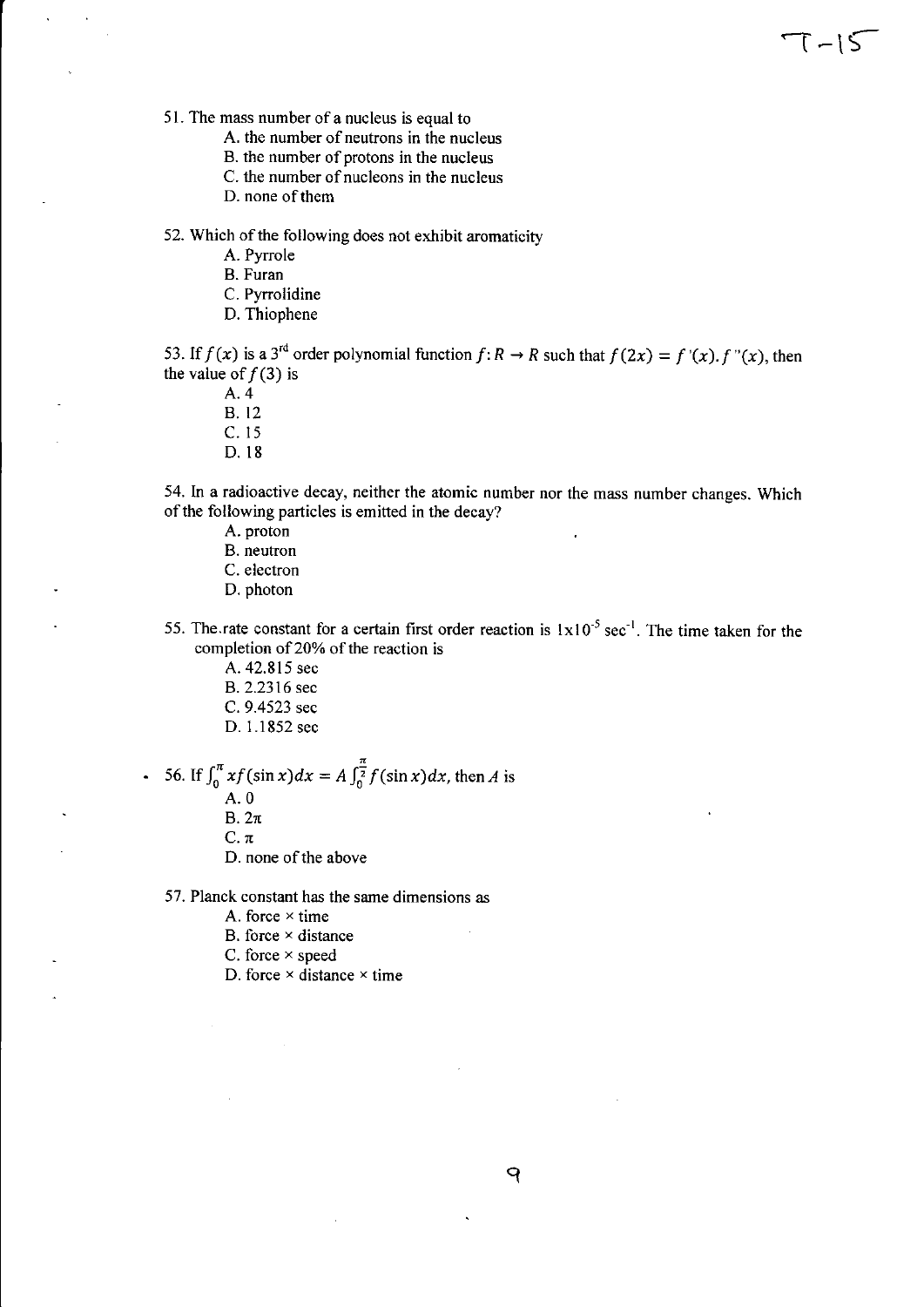- A. Two optically active and two inactive forms
- B. Four optically active forms
- C. Four optically inactive

D. Three optically active and one inactive form

59. 
$$
f(x) = \begin{cases} 3x - 8, & \text{if } x \le 5 \\ 2k, & \text{if } x > 5 \text{ is continuous, find } k \text{ value,} \\ A. \frac{3}{7} \\ B. \frac{7}{2} \\ C. \frac{2}{7} \\ D. \frac{4}{7} \end{cases}
$$

60. The minimum orbital angular momentum of the electron in a hydrogen atom is

 $T-15$ 

*A.h* 

r

- B. h/2
- C.  $h/2\pi$
- $D.$   $h/\lambda$ .

61. Chiral molecules are those which are

A. not superimposable in their mirror image

- B. are superimposable on their mirror image
- C. show geometrical isomerism
- D. are unstable molecules

62. If x is real, then the minimum value of  $x^2 - 8x + 17$  is

- A.2
- B.4
- C. I
- 0.3

63. At low temperature, body emits radiation of

- A. shorter wavelength
- B. high frequencies
- C. longer wavelength
- D. high energy
- 64. When  $H_2S$  is passes through an ammonical salt solution of X, a white precipitate is obtained. The X can be a
	- A. Cobalt salt
	- B. Nickel salt
	- C. Manganese salt
	- D. Zinc salt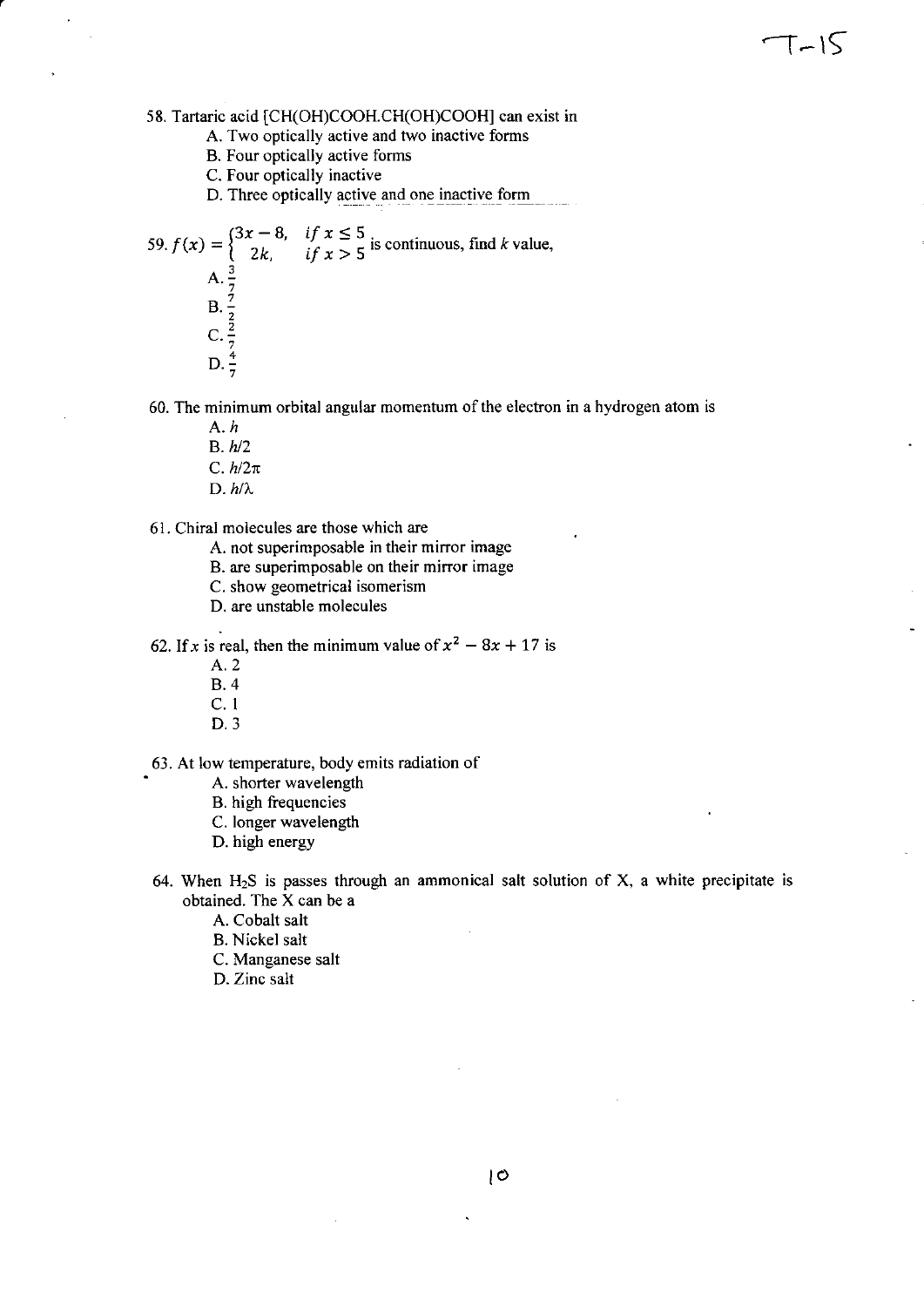65. If the sum of two unit vectors is also a unit vector, then the angle between the two unit vectors is

 $T - 15$ 

A.  $\frac{\pi}{3}$ B.  $\frac{\pi}{2}$ <br>C.  $\frac{\pi}{4}$  $D. \frac{2\pi}{3}$ 

66. Which phenomenon is best explained by the particle nature of light?

A. The Doppler Effect

B. Polarization

C. The Photoelectric effect

D. Interference

67. Which of the following ions gives a crimson colour in the flame test?

 $A. K^+$  $B. Ba^{2+}$ C.  $Sr^{2+}$  $D.Ca^{2+}$ 

68. The degree of the differential equation  $\frac{dy}{dx} + \sin\left(\frac{dy}{dx}\right) = 0$  is

A.O B.3

C.l

D. None of the above

69. The energy of a photon varies directly with its

A. frequency

B. wavelength

C. speed

D. rest mass

70. Ethyl alcohol, when treated with conc.  $H_2SO_4$  at 200°C forms

A. Ethyl hydrogen sulphate

B. Ethylene

C. Diethyl ether

D. Diethyl sulphate

71. If  $\theta$  is small and positive number, then which of the following is correct?

A.  $\frac{\sin \theta}{\theta} = 1$ B.  $\theta$  < sin  $\theta$  < tan  $\theta$  $C. \frac{\tan \theta}{\theta} = \frac{\sin \theta}{\theta}$ D. None of the above

 $\mathcal{U}$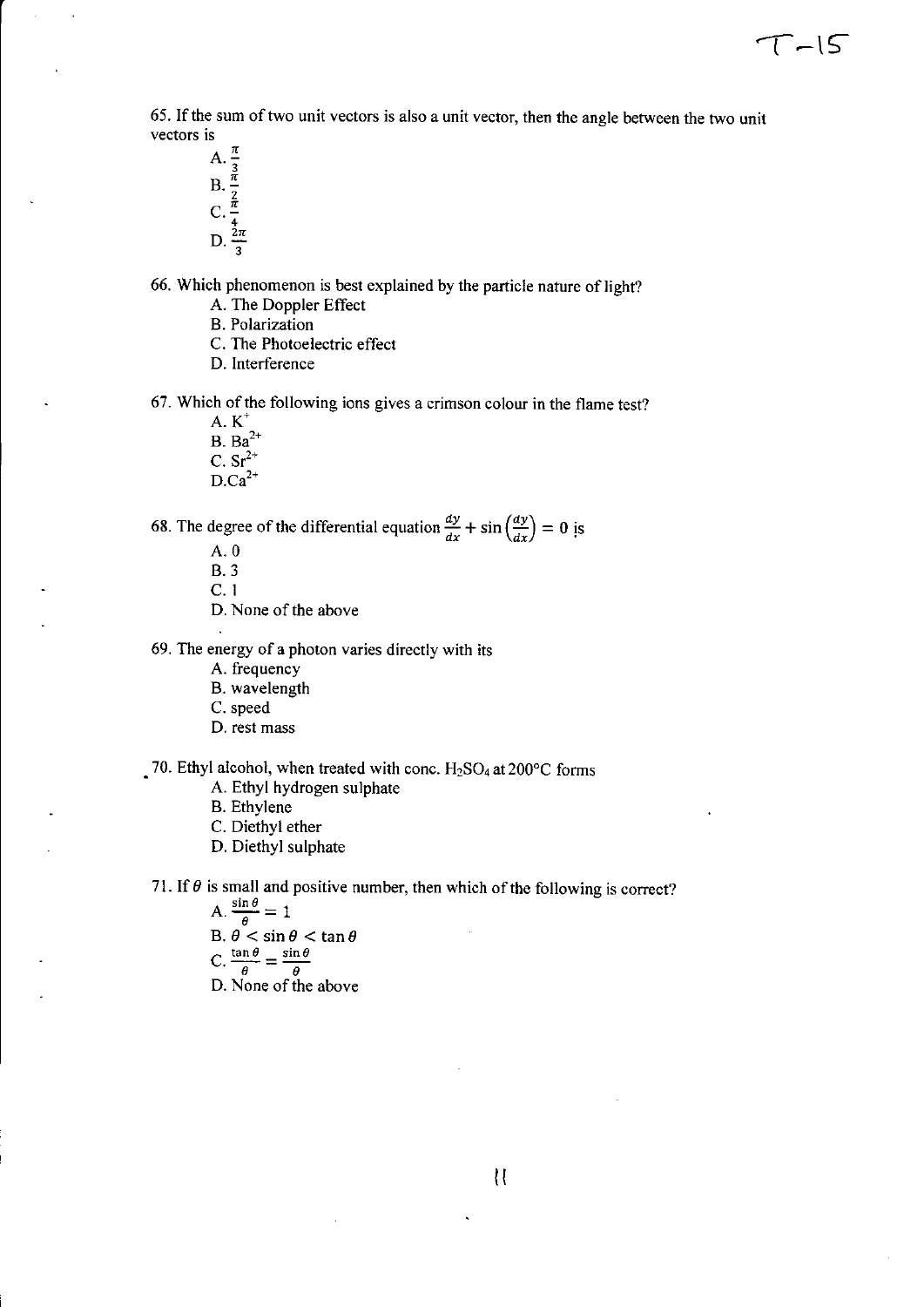A. nao  $B. a_0/n$ C.  $n^2a_0$ D.  $a_0/n^2$ 

an di kacamatan Inggris Kalèndher Kalèndher Kalèndher Kalèndher Kalèndher Kalèndher Kalèndher Kalèndher Kalènd<br>Kalèndher Kalèndher Kalèndher Kalèndher Kalèndher Kalèndher Kalèndher Kalèndher Kalèndher Kalèndher Kalèndher 

73. Which of the following is the strongest acid

A. HCOOH B.CH3COOH C. (CH3)2CHCOOH D. (CH3)3CCOOH

74. How many significant figures are in the number 0.00120?

- A.3 B.5
- C.2
- 0.6

75. In general, the land cools down faster than the sea at night because

A. the rise in temperature of the sea is higher than that of the land in the daytime.

 $T-15$ 

- B. water has a high specific heat capacity.
- C. wind blows from the sea towards the land.
- D. wind blows from the land towards the sea.